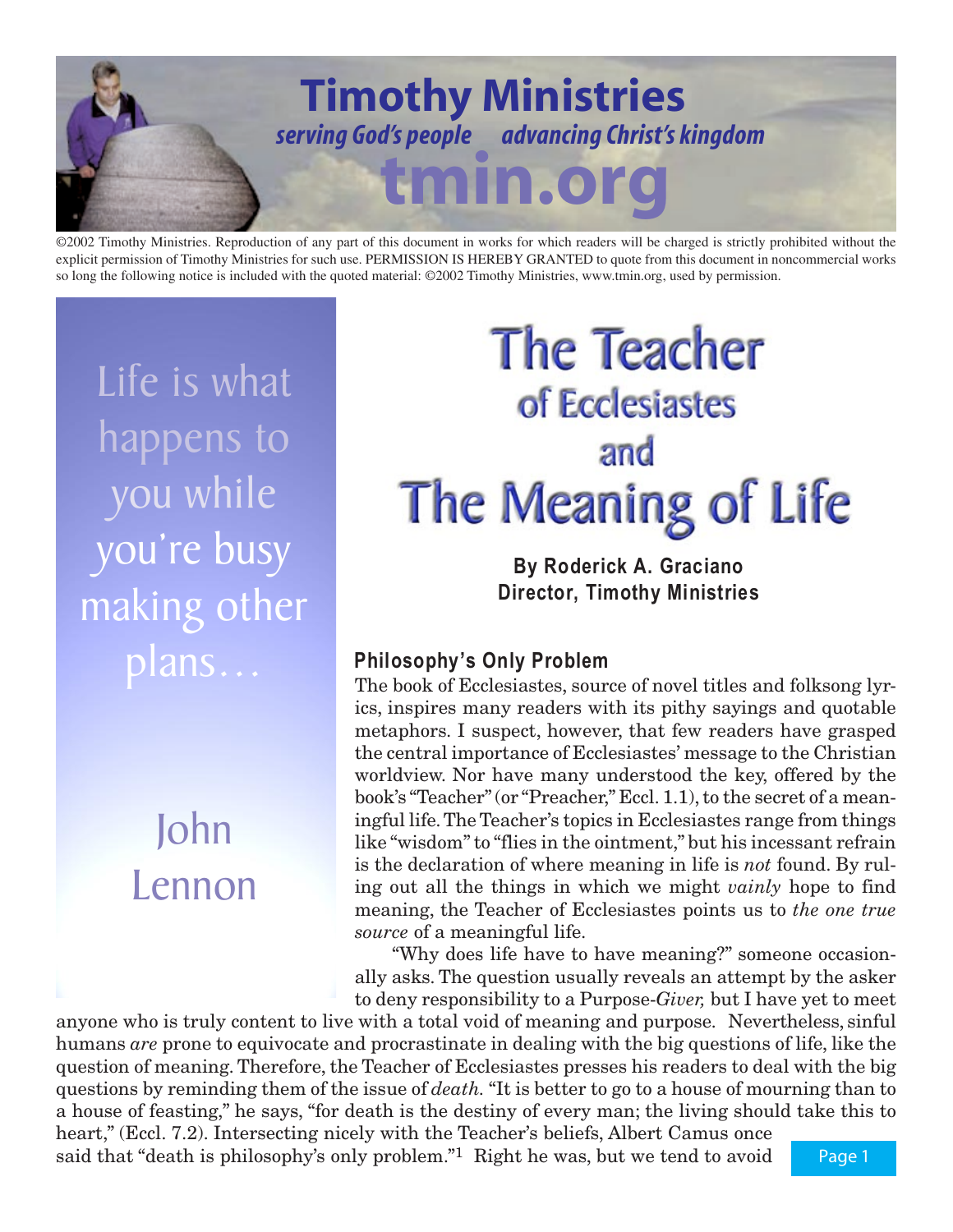#### *Meaning of Life* **© 2002 Timothy Ministries**

that one philosophical problem of death along with all the other big questions*.* In her humorous book, *Brit-Think, Ameri-Think,* Jane Walmsley, an American married to an Englishman, writes,

The single most important thing to know about Americans—the attitude which *truly* distinguishes them from the British, and explains much superficially odd behavior—is that *Americans think that death is optional.*…There's a nagging suspicion that you can delay death (or—who knows?—avoid it altogether) if you really try. This explains the common preoccupation with health, aerobics, prune juice, plastic surgery, and education.2

We Americans certainly do fixate on increasing our longevity! Trends forecaster, Faith Popcorn, calls "slowing or reversing the aging process" our "new national pastime."3 The fact is, however, that we'll fix our attention on any little thing that promises to enhance the enjoyment of our lives while distracting us from its eventual termination. To use a Kierkegaard phrase, we indulge in "tranquilization by the trivial." Therefore, the Teacher of Ecclesiastes must press us to face the truly important problem of death, and closes his great book with a sobering poem on death and its precursors:

Remember your Creator in the days of your youth, before… the sun and the light and the moon and the stars grow dark… when the keepers of the house [i.e., the muscles] tremble... when the grinders [i.e., teeth] cease because they are few, and those looking through the windows [i.e., eyes] grow dim; …when the almond tree blossoms [i.e., the hair turns white]… Then man goes to his eternal home and mourners go about the streets. Remember him—before the silver cord is severed, or the golden bowl is broken; before the pitcher is shattered at the spring, or the wheel broken at the well, and the dust returns to the ground it came from, and the spirit returns to God who gave it.

If we will face this problem of death squarely, and recognize that even now it comes galloping swiftly, then we are prepared for the Teacher's message about *vanity.*

### **What Is Vanity?**

"Vanity of vanities,' says the Teacher, 'vanity of vanities! All is vanity" (Eccl. 1.2, NRS). What does that mean? The Teacher's statement is broad and forceful, but what does he mean by *vanity?* The English word va*nity* translates the Hebrew word *hevel*, which means *breath,*4 and connotes something that is short-lived and transitory. *Hevel* does *not* mean "meaningless," as the NIV and other versions unfortunately translate. *Hevel* is a noun, not an adjective, and the NIV translators should have recognized that the quality of being ephemeral does not make something *meaningless.*5 No, the Teacher of Ecclesiastes simply takes us on a tour of all the ephemeral things that we lionize in life, and brands them as short-lived vapors. Do you value wisdom (ch. 1)? It's vanity! Are you pursuing pleasure (ch. 2)? Vanity again! Are you dedicated to your career (ch. 4)? Vanity! Is wealth your goal (ch. 5)? Vanity of vanities!

What's the point? Are wisdom, pleasure, work and wealth wrong? No, neither are they mean-

Page 2

ingless nor futile. They are simply unworthy of being pursued *for their own sake* because in and of themselves they are *vain.*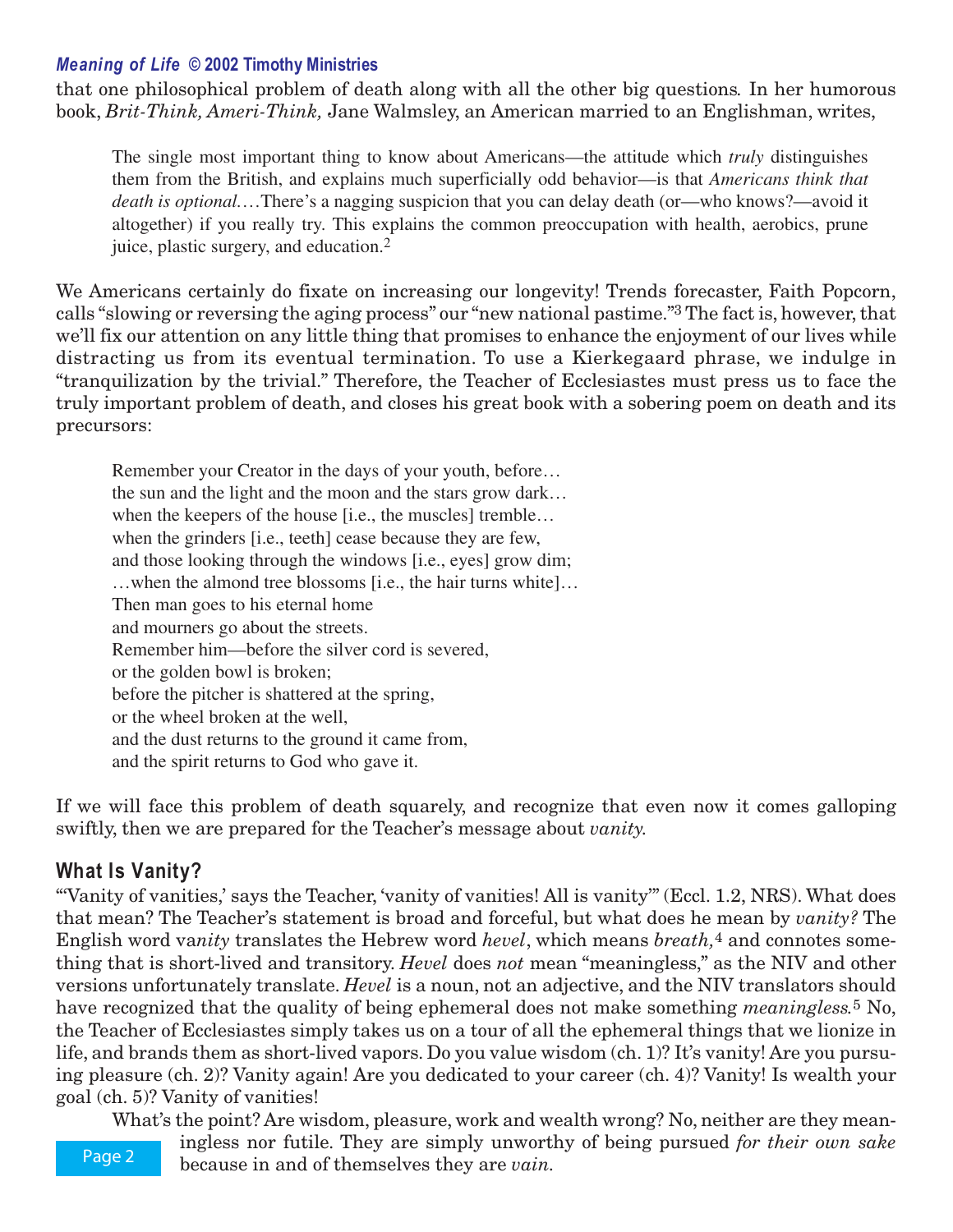# **What Kind of Things Are Vain?**

#### *Things That Are Contingent*

Vain things are essentially contingent. They depend upon something else for their existence. This of course includes everything material. The subatomic particles of every atom of every molecule in the universe are held together by the will of the Son of God (Col. 1.17). Should He for a moment lift the finger of His thought from them, they (and we) would instantly disintegrate back into the nothingness from which God created all things. When we realize this, we begin to understand what is most *real.*

Consider how the resurrected Jesus entered locked rooms (John 20.19,26). There may be a complicated technical explanation for how He did this, involving multiple dimensions or such, but when many people read about Jesus suddenly appearing in locked rooms, they wonder if he was some kind of a ghost or a vapor-being that seeped through keyholes or wafted under the door. The reality is probably that Jesus walked through the walls like we walk through fog. He is much more solid and real than stone and plaster consisting of molecules and atoms held together by His own mind. He is the one non-contingent entity in the universe. He depends upon nothing else for His existence, and thus is the most real and solid thing that exists. In contrast, everything else depends upon something else for its existence, and thus can—and much of it will—finally cease to exist and be lost to us.

#### *Everything That Is Temporal*

Not all contingent things will cease to exist, but those that are vain will, for they are also inherently temporal. They will not follow us from time into eternity. If we dedicate our lives wholly and solely to them, we will enter eternity with nothing. "You can't take it with you," we remind one another. That is *not* true of all things, but it *is* the nature of vain things.

#### *Things That Are Partial*

Vain things are also inherently partial. They are a part of the whole of life; they are not themselves what life is all about. Argentine pastor, Juan Carlos Ortiz illustrated this well with a story about work. Juan Carlos once asked an overly busy man, "Why do you work?"

"Why do you think?" the man replied, "to make money."

Juan Carlos pressed him, "Why do you want to make money?"

"Are you crazy? To buy

food and gas and stuff like that." "Why do you want to buy

food and gas?" Juan Carlos continued. "Well, to stay healthy and keep the car going."

"Why do you want to stay healthy and keep the car going?"

"So I can go to work!"

It turned out that the man was just *working in order to work.* No doubt he would find a little more purpose in his labor if he were to take time for deeper reflection, but his conscious drive was to just keep working and advance in his job.

Like gerbils, many

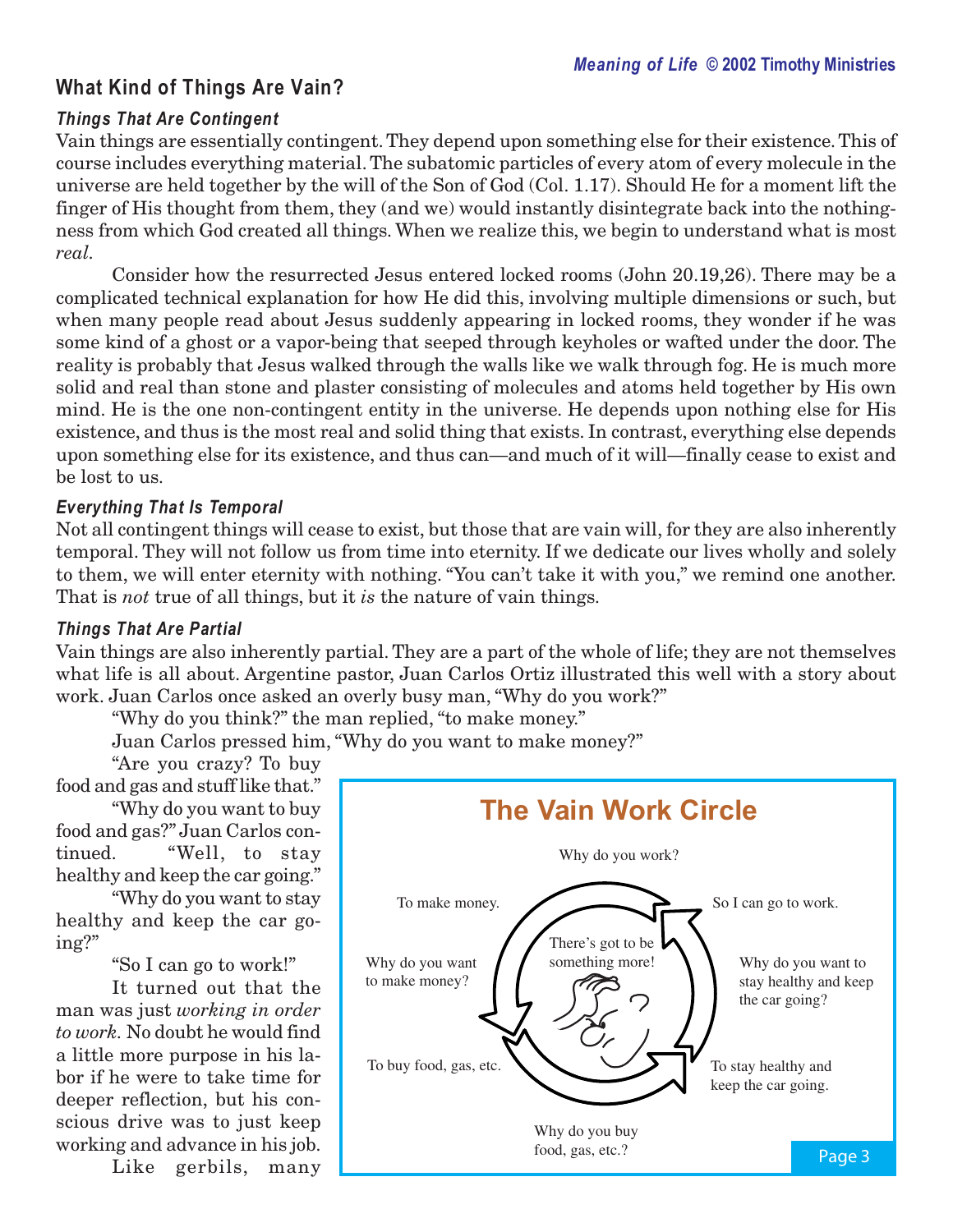#### *Meaning of Life* **© 2002 Timothy Ministries**

people live out just this kind of treadmill existence. Yes, the picture is oversimplified. Real people don't just work to work. They work toward vacations and retirement. Unfortunately, vacations never fully compensate a person for an otherwise unfulfilling job, and the hoped-for retirement, if attained, often proves as pointless as the preceding career. Some career people look back on a lifetime of striving for the future and realize with regret what John Lennon sang in his song, Beautiful Boy: "Life is what happens to you while you're busy making other plans." In other words, they realize that while they poured everything into their career, they missed an abundant amount of life going on around them; their work had been only a part of life, not the whole. The more blessed people realize this earlier in life. They see the vanity of work-for-its-own-sake and say to themselves, "There's got to be something more!"

#### **What's The "Something More"?**

Indeed there *is* more to life and the Teacher points us to it. The "something more" that we seek is all that which *isn't vain,* in other words, those things that are neither contingent, temporal nor partial. Is there anything that fits this description besides God Himself? Yes, there are three things that remain: faith, hope and love (1 Cor. 13.13). These things are not God Himself, but they are solid, real and enduring because they are aspects of God's eternal nature. They are relevant to us because they form the contours of what a "whole" life should look like. They are the three essentials of *relationship.*6 It is not my purpose in this article to analyze the nature of relationship, but only to identify relationship as the one bundle of real things we can take with us beyond the grave. Relationship is the one treasure besides God Himself that is not vain, assuming it is a relationship that includes Him. Any relationship pursued by God's grace and for Christ's sake has ultimate value because we will be able to enjoy it and deepen it for eternity.

#### *The Fruitful Work Circle*

Once we understand the ultimate value of redemptive relationship, we can escape our treadmill lifestyle and modify the diagram that illustrates our working life. Now, instead of a work cycle endlessly repeating itself with no fruit but its own repetition, we realize that the ultimate purpose of any occupation and the thing that will give it meaning, is to invest the power we gain from it in relationships *now.* God intends that we gather up the power we gain from our work, be it money, skills, influence or other assets, and use it to move other people toward Jesus and conformation to



His character. Of course we should apply this truth first in our own homes. The fruit of our labors should enrich the *relational* life of our families now, in the present. Then we should spin off assets to support local ministries, like our church and our own personal outreach to neighbors and friends. Then we should invest in missions by participation that is more than financial if possible. As we spin off the fruits of our labor to invest in relationships that will last forever, we will simultaneously be investing in the most important relationship of all,